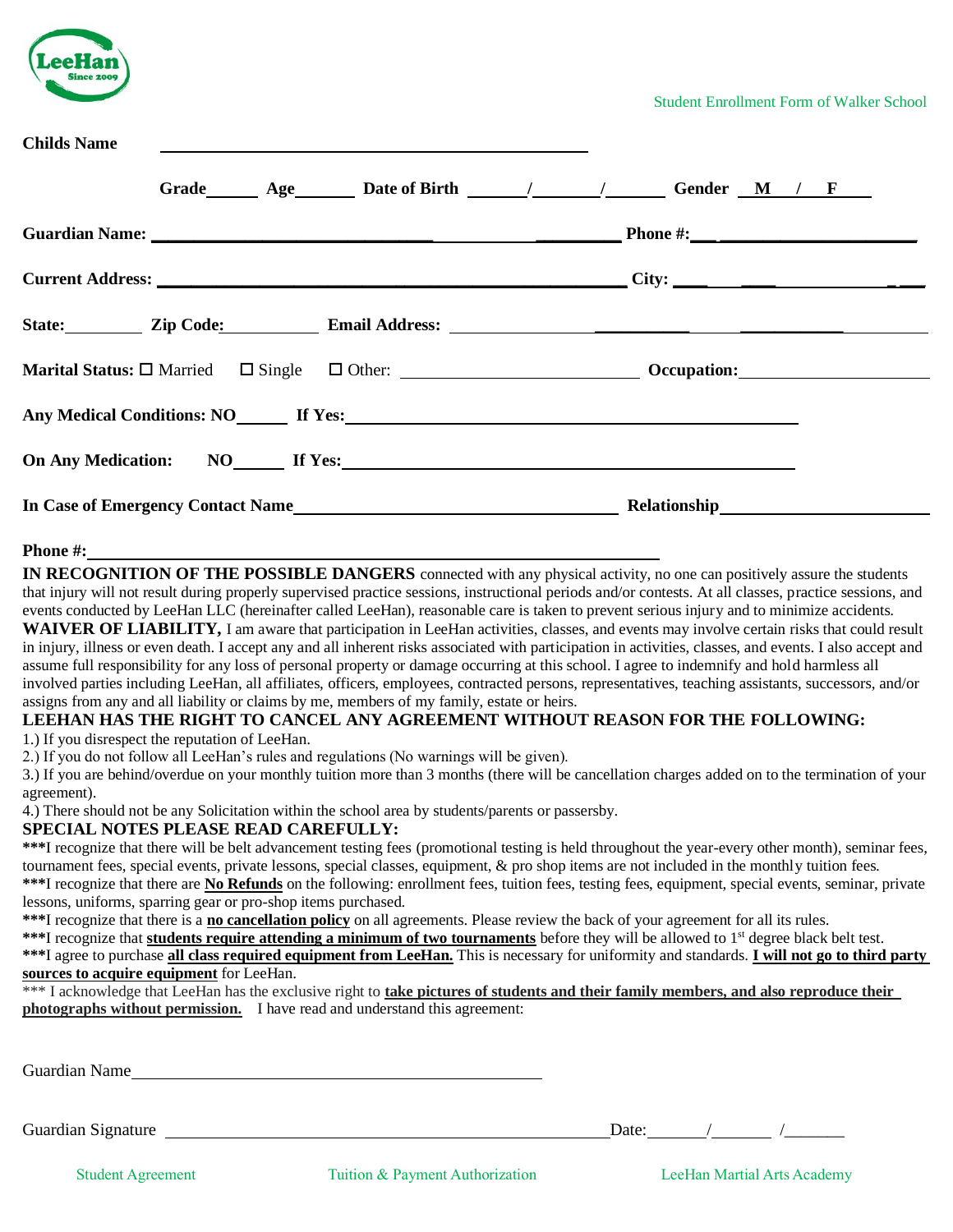

## **Tuition Programs**

Kukkiwon Black Belt Program includes weekly 55 minutes lessons. **Wednesday's class (3:05pm~4:00pm)** will begin **November 10th, 2021** and will continue each **WEDNESDAY** at the same time weekly until **May 25 th, 2022**. To help keep track this year the class dates are below:

Nov – 10, 17. Dec – 1, 8, 15.

Jan – 5, 12, 19, 26. Feb – 2, 9, 16, 23. Mar – 2, 9, 16, 23. April – 6, 13, 20, 27. May – 4, 11, 18, 25.

The monthly fee for the program is \$95.00 per month (includes a month of classes). But if you are new for this program, the first month will be added Enrollment fee \$100 including a uniform, belt, and t-shirt. Payments will be charged to your credit card automatically on the 1st of each month (or you can use Zelle/Venmo to pay at LeeHanMartialArts@Gmail.com). If you prefer, you may Pre-pay the full amount. You will save 10% and also plus \$90 Enrollment fee (if you are new to join).

| Type                        | <b>Tuition Fee</b>      | <b>Enrollment Fee</b>     | <b>Why LeeHan is Special</b>                    |  |
|-----------------------------|-------------------------|---------------------------|-------------------------------------------------|--|
| Monthly for New Student     | \$95.00                 | $+$ \$100 (only one time) | The World's Top Taekwondo                       |  |
| Pre-pay for New Student     | $$600$ (Dec $\sim$ May) | $+$ \$90 (only one time)  | Champion and Master com to                      |  |
| Monthly for current Student | \$95.00                 | None                      | your school to teach.                           |  |
| Pre-pay for Current Student | $$600$ (Dec $\sim$ May) | None                      | <b>Online Alternative Learning</b><br>Available |  |

**Program Type:** Pre-pay for New Student Program or Monthly for New Student Program

\_\_\_\_\_ Pre-pay for Current Student Program or \_\_\_\_\_\_ Monthly for Current Student Program

**Payment:** \_\_\_\_\_CHECKING \_\_\_\_\_VISA \_\_\_\_\_ Master \_\_\_\_ AMEX Discover

**Routing (for checking):** 

Account or Card #:

**Expiration Date:** \_\_\_\_\_\_/\_\_\_\_\_\_ **CVV #:** \_\_\_\_\_\_\_\_\_\_\_ **Zip Code:** \_\_\_\_\_\_\_\_\_\_\_\_

Payments will be processed: 11/10, 12/1 2021 and 1/1, 2/1, 3/1, 4/1, 5/1 2022

**Account or Card holder Name** 

**Account or Card holder Signature Date**: / /\_\_\_\_\_\_\_